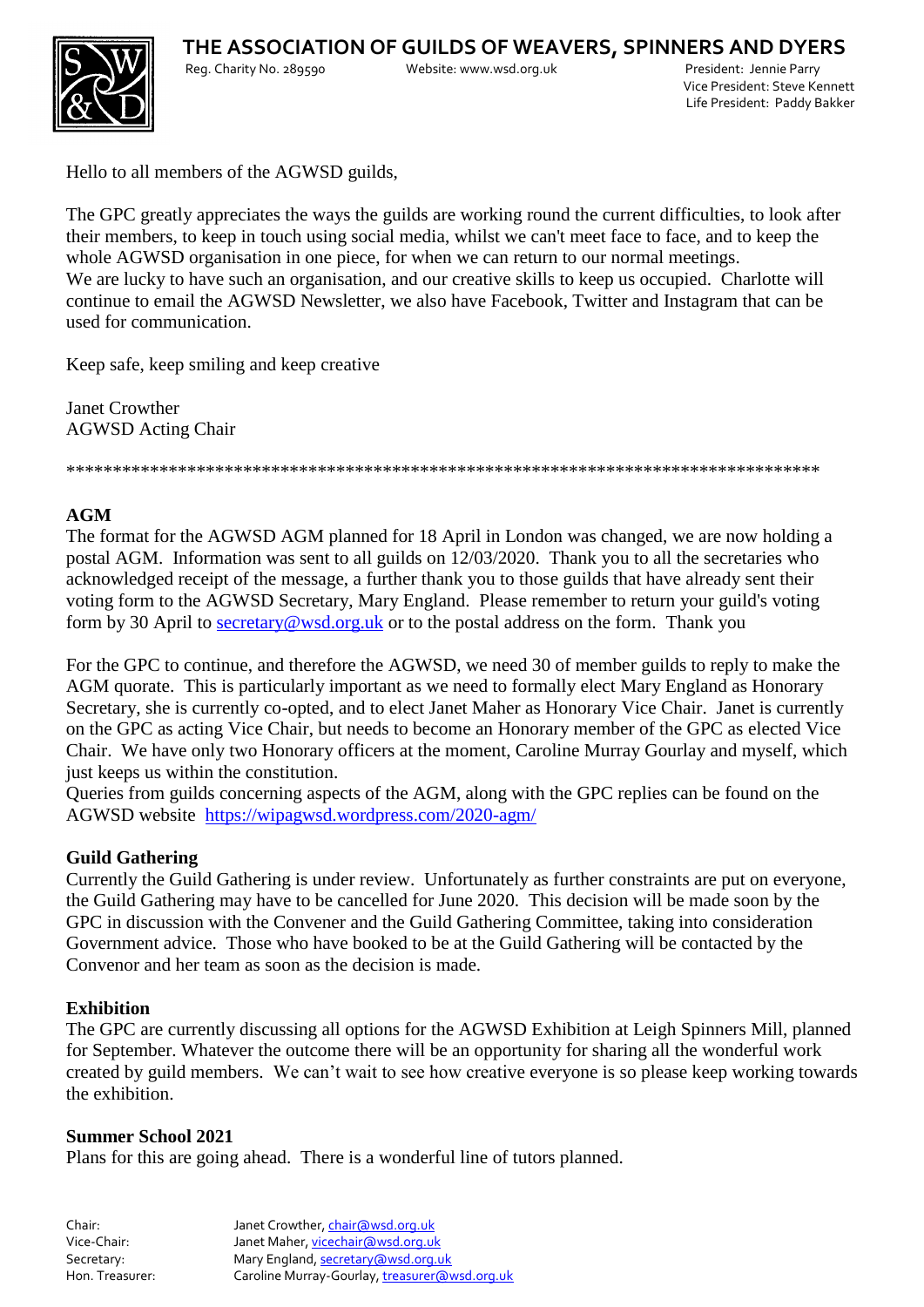### **AGWSD Newsletter**

The AGWSD Newsletter will continue to be a line of communication for all guilds. Email your information to Charlotte, newsletter@wsd.org.uk

#### **AGWSD Social media**

There are many guild social media groups that are already sharing .

The AGWSD has Facebook, Twitter and Instagram pages. These are for use by all to keep in contact and communicate with each other.

#### **The Journal**

Every effort will be made to publish the summer Journal as usual. I am sure the JEC would be grateful for copy for further editions, please look in your Journal or at the Journal website, [https://www.journalwsd.org.uk](https://www.journalwsd.org.uk/) for who to contact.

### **Online Guild of Weavers, Spinners and Dyers**

Margaret Parker would like to share the Online Guild's very generous offer of free membership . Due to the numbers of people applying to the Online Guild, please read the following before looking at the offer (on the following page):

#### 21st March 2020

Since the scheme was announced on Tuesday 17th March we have been inundated with requests to the extent that the OLG has potentially doubled in size and we thus feel the need to pause the arrangement for at least a week. This will give everybody who helps manage the OLG the time to draw breath and the chance to check that the existing procedures, policies and structures are fit for purpose for the greatly enhanced numbers. Only by doing this do we feel that all concerned, both new and old members, will have a positive experience.

Unless you respond otherwise your name will be placed on a waiting list to be dealt with as the situation becomes clearer. We will then be in contact further.

**Margaret Parker** 

Convenor, OLG